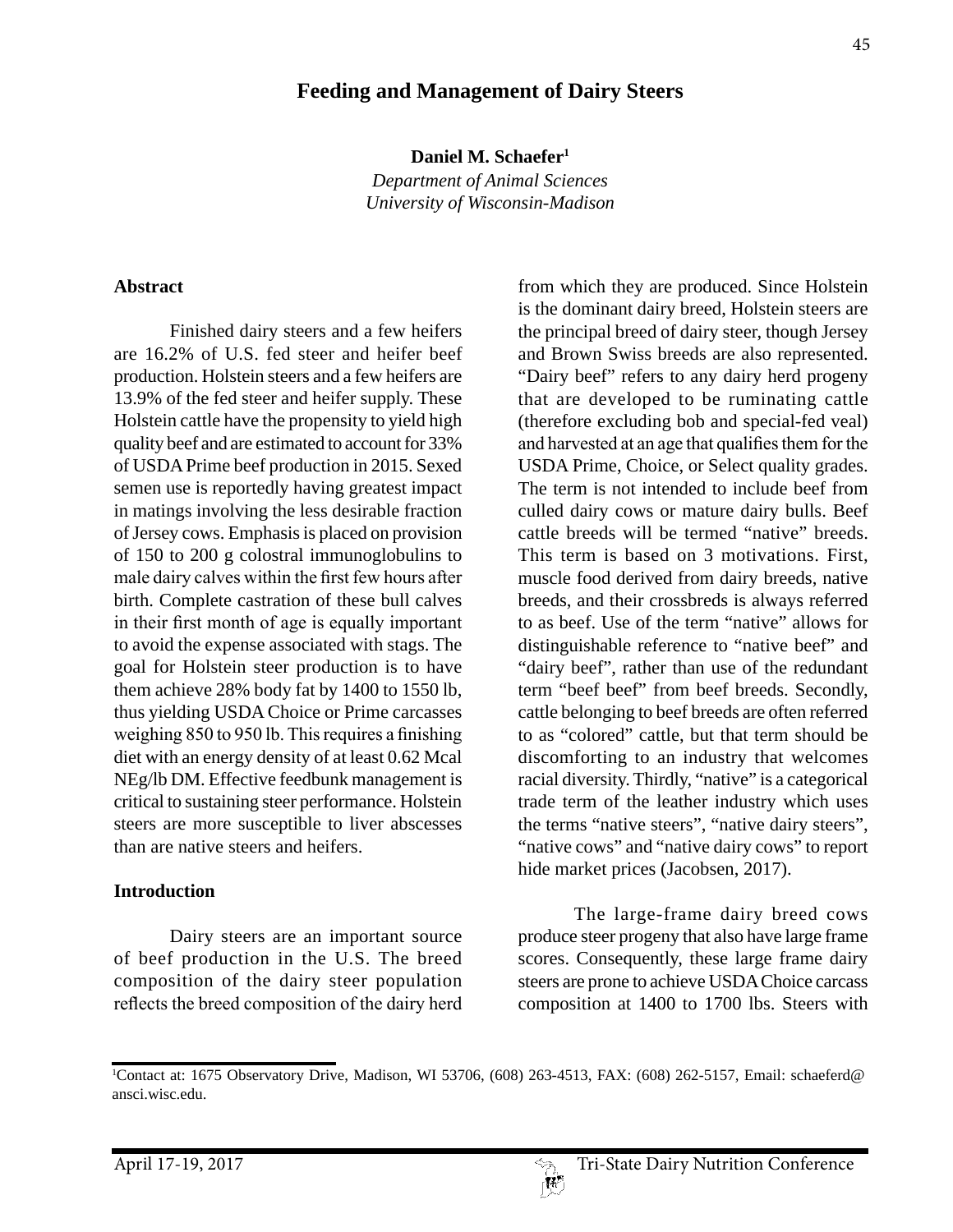body weight (**BW**) of 1640 lb and a dressing percentage of 61% would yield a carcass of 1000 lb. Carcass weights in excess of 1000 lb can incur carcass price discounts (Schaefer and Schaefer, 2016). The ideal live weight at which finished Holstein steers should achieve 28% body fat and be marketed for slaughter is 1400 to 1550 lb. This endpoint is achieved only when forethought is given to initiation of the finishing phase diet and when the finishing phase diet has a sufficient energy density, which is at least 0.62 Mcal Net Energy for gain (**NEg**) per pound DM. Emphasis in this paper will be placed on finishing Holstein steers, since they are the major contributor to dairy beef production and most knowledge of dairy steer production is based on the Holstein breed.

# **Significance of Dairy Beef Production**

USDA Agricultural Marketing Service annual reports and the scientific literature were used to quantify the contribution of dairy steers to U.S. commercial beef production and fed steer and heifer beef production (Boetel, 2016). The assemblage of assumptions, statistical data, and calculations is shown in Table 1. Finished dairy steers and heifers account for 16.2% of federally inspected steer and heifer beef production. Since Holstein cattle constitute 86% of the dairy cow population (NAHMS, 2016), Holstein steers and the few finished Holstein heifers are 13.9% of the fed steer and heifer supply. As Dykstra (2016) discussed, the recent cyclical decline in U.S. beef cow population and stability of the U.S. dairy cow population have the consequence that the proportional contribution of dairy steers to U.S. fed cattle supply has increased in recent years. It is reasonable to surmise that the Holstein contribution makes this population the largest purebred contribution to U.S. beef production. This view is based on the presumption that most native cattle in the fed steer and heifer supply are crossbred cattle. Dykstra (2016) summarized the results of 4 National Cattlemen's Beef Association Beef Quality Audits and reported that Holstein carcasses achieved average and high Choice quality grades at the rate of 25% compared to 18.9% for native cattle. Furthermore, the audit results indicated that 12.9% of Holstein carcasses were graded Prime, while 2.1% of native carcasses were Prime. Using this percentage for Prime and the Boetel (2016) tabulation of Holstein beef production, Holstein beef accounted for 33% of Prime beef in 2015. Since the correlation between estimated breeding value for milk production and marbling score is small and positive (0.21; Tyler, 1970) ,there is reason to believe that continued selection for milk production in the Holstein breed will not compromise the ability of finished Holstein progeny to produce beef carcasses of high quality. Likewise, it is noteworthy that dairy cows contribute 1.9 billion pounds of beef annually, which was 8% of U.S. commercial beef production in 2015 (Table 1). The tenderloins and rounds of these cows are separated and merchandised as whole muscle cuts. Clearly, the dairy herd is an important component of the U.S. beef industry, and this utilization returns a financial benefit to dairy enterprises.

### **Sexed Semen and Crossbred Dairy Beef**

The commercial availability of sexed semen has enabled dairy enterprises with sufficient replacement females to choose alternative sire breeds for mating with less desirable dairy cows. The most common native breeds chosen for dairy female insemination are Angus, Simmental, Limousin, Simmental-Angus, and Limousin-Angus (M. Faust, Senior Research Director, ABS, personal communication). Approximately 4.5% of semen units going into dairy females are from native breed bulls (M. Faust, ABS, personal communication). This practice is especially prevalent in Jersey herds as a method for adding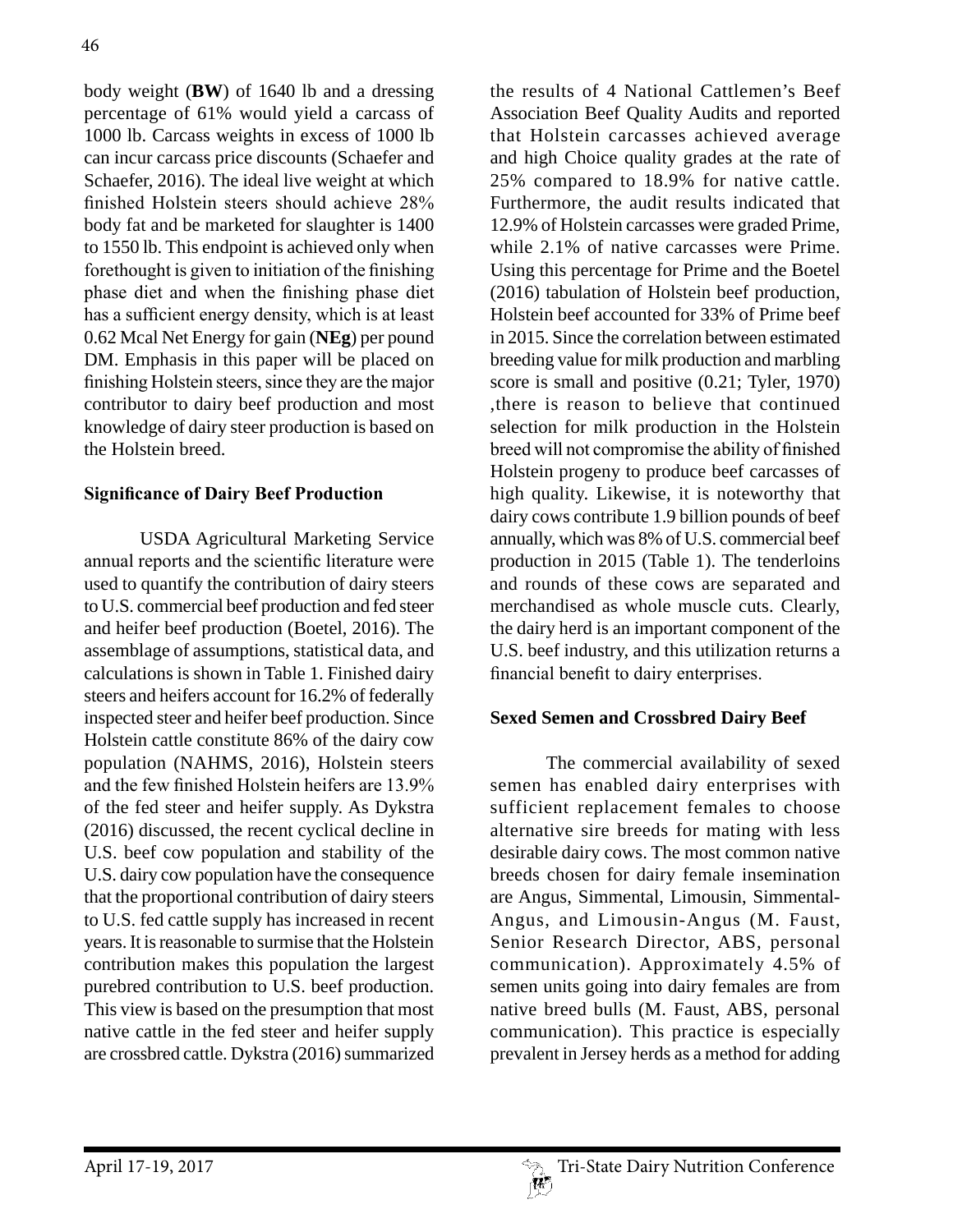value to male progeny in preference to producing relatively low value (Mueller et al., 2010) Jersey bull calves. Jersey females account for up to 30% of the native semen units used in dairy females (M. Faust, personal communication). Jersey steers have much slower growth rates than Holstein steers (Lehmkuhler and Ramos, 2008); yet, the Jersey breed has long been recognized as having beef tenderness that excels relative to native cattle breeds (Ramsey et al., 1963), and a propensity to deposit marbling so that these carcasses qualify for USDA Choice quality grade (Koch et al., 1976; Jiang et al., 2013). Given this combination of characteristics, a variety of native breeds could be considered for production of half-blood Jersey steers and heifers that would have enhanced growth and carcass yield characteristics.

### **Desirable Finished Dairy Beef Cattle**

A reasonable thumb rule is to expect steer progeny to finish at a weight which is similar to the weight of mature cows in the herd. A finished steer is defined as an animal that has 28% body fat, which coincides with the small degree of marbling, the threshold for the USDA Choice quality grade (Guiroy et al., 2001). Heifers will achieve this carcass compositional endpoint at a lighter body weight than their steer mates. There seems to be no literature data available from which to estimate mature BW of Holstein cows. Therefore, personal communication with auction market managers has led to the supposition that such weights are 1400 to 1700 lb.

When anabolic implants are inserted into Holstein steers, their effect is to increase the shrunk BW at which the 28% empty body fat endpoint is attained. Perry et al. (1991) implanted 570 lb Holstein steers with an implant containing 140 mg of trenbolone acetate and 28 mg estradiol and harvested these steers at an ultrasound-determined marbling score that coincided with USDA low Choice. The implanted steers had 46 lb more BW, 31 lb more hot carcass weight, and 15 lb more empty body protein. The implanted steers also achieved the carcass compositional endpoint in 16 fewer days. Use of anabolic implants in Holstein steers yields a high return on investment; however, the starting weight, feeding program, and implant program must receive forethought to avoid overweight and/or under-finished steers. The Holstein breed is already late-maturing and has a large frame. The use of implant technology in Holstein steers further emphasizes that these cattle receive a high energy finishing diet  $(>0.62$ Mcal NEg/lb DM) from 770 lb BW or lighter so that they achieve the Choice quality grade, before their carcass weight incurs discounts at greater than 1000 lb.

An appropriately finished Holstein steer is shown in Figure 1. This is an animal that has a body condition score of 7 at a desirable BW with a carcass weight assumed to be 870 lb. This should be the target in beef production from Holstein steers. Since the actual carcass measurements were not available from the steer pictured in Figure 1, appropriately finished Holstein, Jersey and Brown Swiss steers are shown in Figure 2. These steers have fat coverage over their ribs, hooks which are not prominent, some fullness in their briskets due to fat deposition, and evidence of fat pones on both sides of the tailhead. They are relatively young cattle since their muzzles are not elongated, which occurs in older steers.

Jersey steers are likely to incur carcass weight discounts because of light carcass weights (Lehmkuhler and Ramos, 2008). Lehmkuhler and Ramos (2008) found that diets containing 30% and 20% roughage prior to a 10% roughage finishing diet did not change overall gain efficiency, and average daily gain (**ADG**) was diminished by only 3%. Phase feeding could be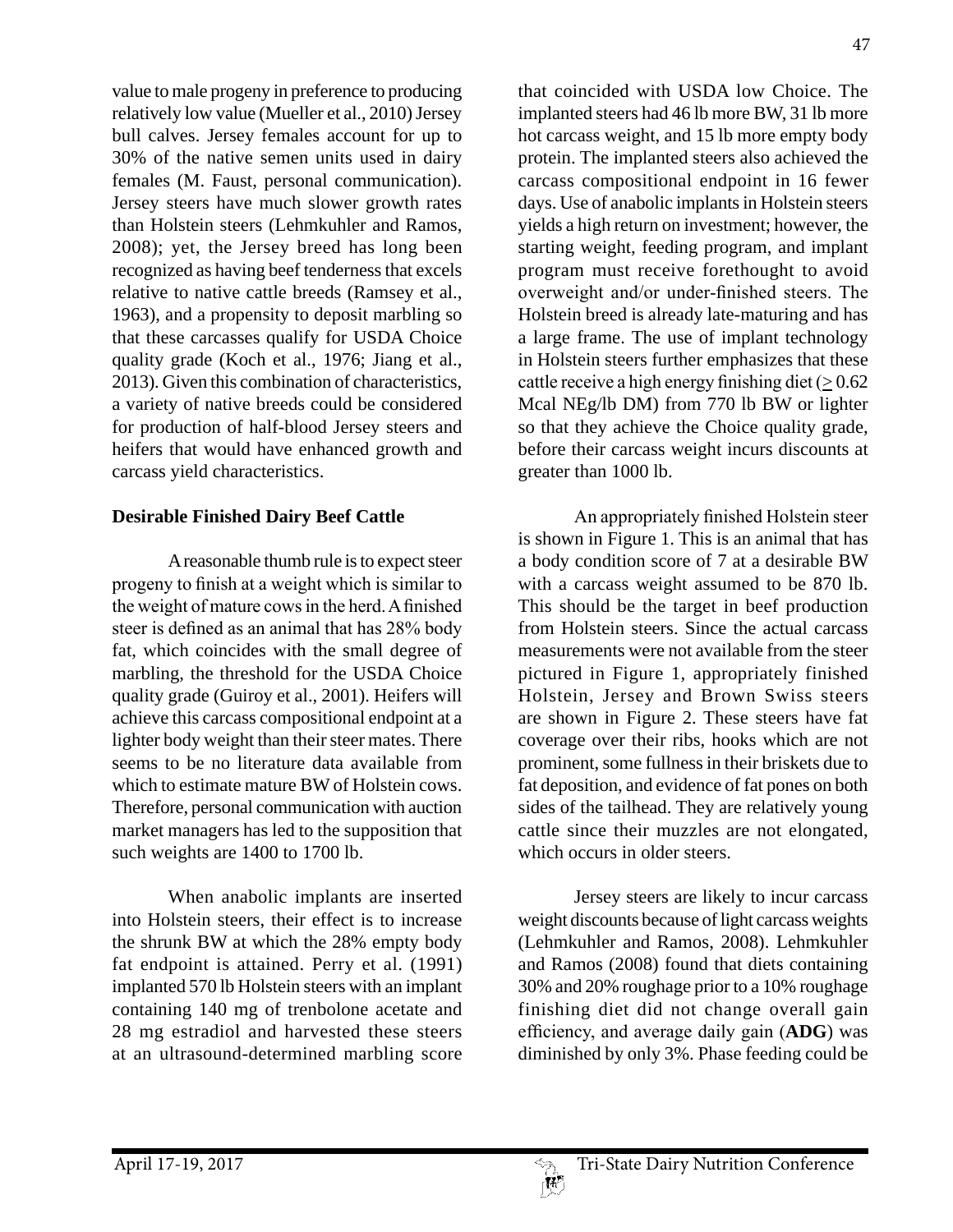used to avoid underweight carcass discounts on Jersey steers, but the duration of overall animal ownership and carcass weight produced will be much less desirable relative to Holstein steer production. Growth rate of the Jersey steers was 70% of Holstein steer growth rate. On the other hand, Holstein steers have greater risk for overweight carcass discounts so they should be started on a high-energy finishing diet by 770 lb.

### **Pre-Weaning Male Calf Management**

The focus of this paper will be on post-weaning nutrition and management of dairy steers. Other papers in this proceedings will address pre-weaning management of dairy heifers and pre-weaned dairy bull calf management was previously reviewed by Chester-Jones et al. (1998). Nutritional and health management of dairy heifers and dairy bull calves is nearly identical. Three topics deserve special mention for dairy male calf rearing methods. The first is colostrum feeding. Since dairy heifers are the future of the dairy herd, it is reasonable to expect that dairy herd managers give preferential treatment to heifer calves in terms of colostrum feeding. Unfortunately, too often dairy bull calves receive no or insufficient quantities of colostrum (Peters, 2014). This results in immunologically deficient steers that consequently have additional challenges to their health and growth.

Many producers now measure the immunoglobulin status of their calves by evaluating serum concentrations of immunoglobulin G (**IgG**) or total serum proteins within 24 to 48 hr after birth (Schaefer et al., 2017). Failure of passive immunity transfer (**FPT**) is declared for < 10 g IgG/L or serum total proteins of  $< 5.0$  to 5.2 g/dL. Adequate quality and quantity of colostrum is a basic need for calves within 8 hr after birth. Challenges include variation in colostral antibody concentrations,

inability to measure IgG concentration at the farm level, disease vector contamination of colostrum (e.g., transmission of the causative organism for Johne's disease), and insufficient IgG to prevent FPT. Colostrum supplements (< 100 g IgG/dose) or colostrum replacers  $(> 100 \text{ g } \text{IgG/dose})$  are readily available exogenous sources if maternal colostrum is deficient or unsafe. Freezing colostrum to create colostrum banks is another option. Pasteurization of colostrum is now commonly used to prevent pathogen contamination on many farms. Feeding 4 L of colostrum at the first feeding after birth is an ideal quantity. Absorption of 150 to 200 g Ig within the first few hours after birth is the goal.

The second topic is castration, which should not occur until both testicles can be palpated in the scrotum. When descension of both testicles has not occurred and castration is done, one testicle remains in the body cavity and eventually produces testosterone. Such an animal is termed a stag. It develops secondary sex characteristics resembling those of a bull. The additional masculinity of the stag is evident in quality of its beef, causing packing plants to discount them to a value resembling that of cow carcasses. It is an expensive mistake if a cattle feeder sells a stag and only marginally less expensive for the cattle feeder to surgically remove a testicle remaining from the erroneous first castration.

Castration should be done either pre- or post-weaning but at a time when the procedure will not add to the stress of weaning. Castration done sooner rather than later in the life of the bull calf minimizes stress and growth retardation while healing occurs. Knife castration followed by administration of a disinfectant is the preferred method of castration for bull calves because it "only involves counting to two" to be certain of complete castration. Elastrator bands are the other commonly applied castration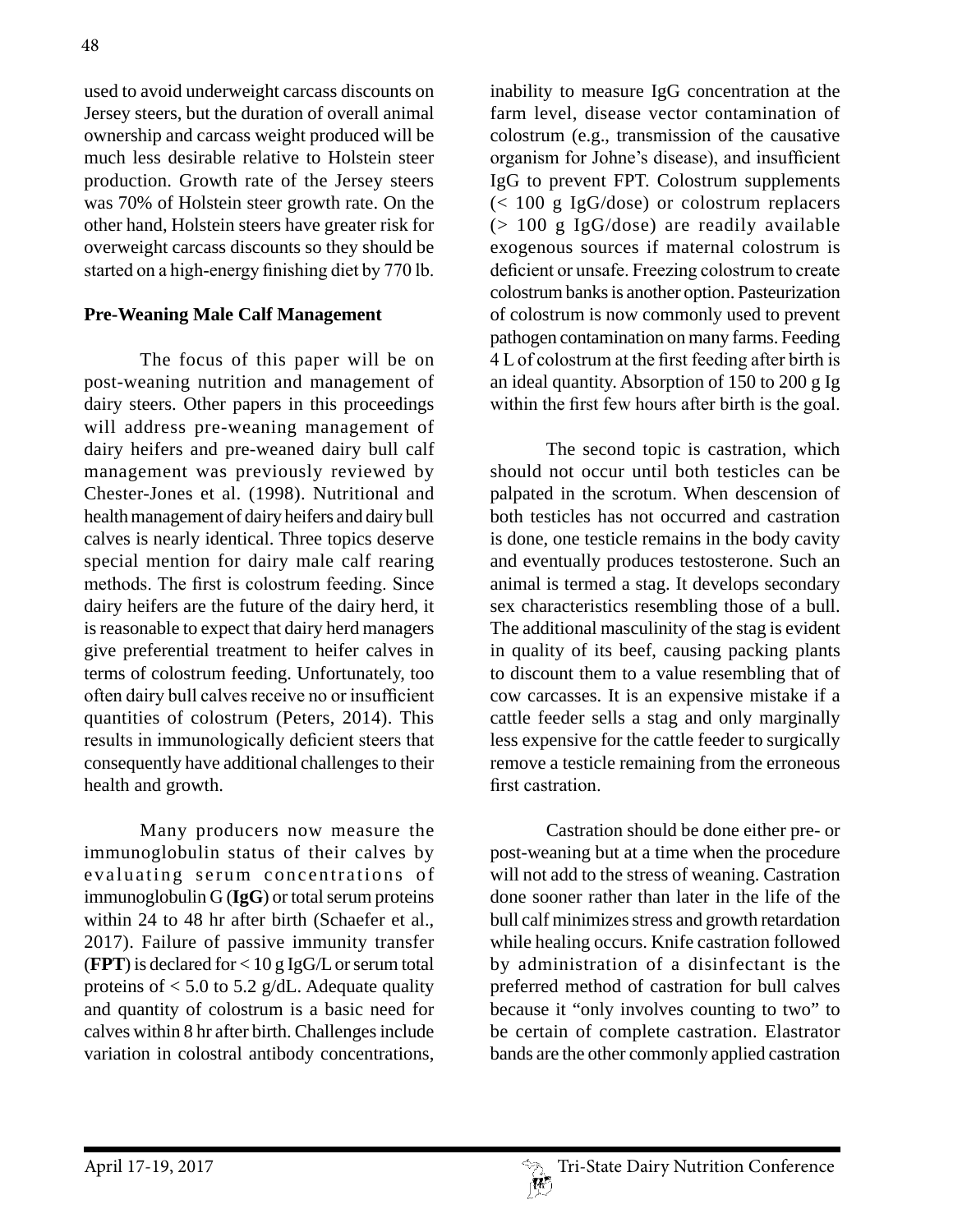method. Again, it is imperative with this method that both testicles be located in the scrotum before the elastrator band is released to strangle the contents of the scrotum. Since this method can result in tetanus as a secondary consequence, it is necessary that administration of a tetanus toxoid occur. Immunization prior to castration is preferred so that the calf has a pre-established immunity by the time the Clostridium tetani bacteria, which might be present, produce their toxin at the site of the elastrator band infection. Since circulating colostral antibodies could reduce the antigenicity of the immunization, knife castration seems more straightforward and certain. Advice of a veterinarian should be sought if elastration will be the method of castration.

The third topic is age at weaning (Schaefer et al., 2017). The current nutritional paradigm for dairy heifer calves is to feed large amounts of milk (milk replacer or whole milk) and wean later (e.g., >7 wk) when calf starter intake is adequate (minimum of 1.5 lb/day, for 3 days). The goal for dairy steer calves is to wean early (28 to 42 days) and promote feed DM intake so producers can take advantage of the efficient growth up to 400 lb BW. Adjustments should be made for both cold and heat stress conditions. The choice of texturized or pelleted calf starter should be based on both economics and the ability to provide a high energy diet (0.58 to 0.60 Mcal NEg/lb) with 18% crude protein. Use of digestible fiber sources in calf starter formulations has been very beneficial. Protein sources often constitute the most expensive part of starter diet formulations. Any diet transitions should be accomplished in individual housing prior to moving to group pens. An example would be a transition from coarse-textured starter to a whole corn-pelleted supplement program. The growth target for the nursery phase is to double initial BW by 56 days of age, with hip height growth of 4 inches or more.

#### **Post-Weaning Feeding Strategies**

The gain efficiency of young dairy steer calves is very high. Expected (Chester-Jones and DiCostanzo, 1996) growth during the period up to 400 lb BW has been shown to be 2.51 lb/ day with 7.50 lb DM/day intake and 0.33 gainto-feed efficiency (**GF**). Since Holstein steers are weaned onto a high-concentrate diet, there is no need to offer them grass hay diets upon receiving them into a feedlot, as would be the case for recently-weaned native calves. Their initial diet should include some long forage to stimulate rumination, but the basal receiving diet can be 0.56 Mcal NEg/lb.

The preferred method for raising and finishing Holstein steers is to begin by weaning them onto a high-concentrate starter diet, followed by sustained feeding of this highenergy diet until the desired finished weight is achieved. This method results in finished Holstein steers that are referred to as "calffed" cattle. Advantages of this method are that yardage expense and interest expense on calf purchase cost are minimized, ADG and gain efficiency can be expressed to the full genetic potential of the cattle, and these steers at 1400 to 1450 lb BW result in high dressed yield, mainly Choice and Prime carcasses. There is no risk of carcass weight discounts for calf-fed Holstein cattle because there is no need to take them to heavier weights to achieve the necessary body condition score.

An important adjunct to the calf-fed finishing strategy was provided by Miller et al. (1986). They evaluated inclusion of 30% hay in the starter diet fed to 330 lb BW and found it to be beneficial to the starter phase and startergrower-finishing ADG. Although gain efficiency was improved when an "all-concentrate" (80%) rolled corn, DM basis) diet was fed during the grower and finisher phases, hay in the starter

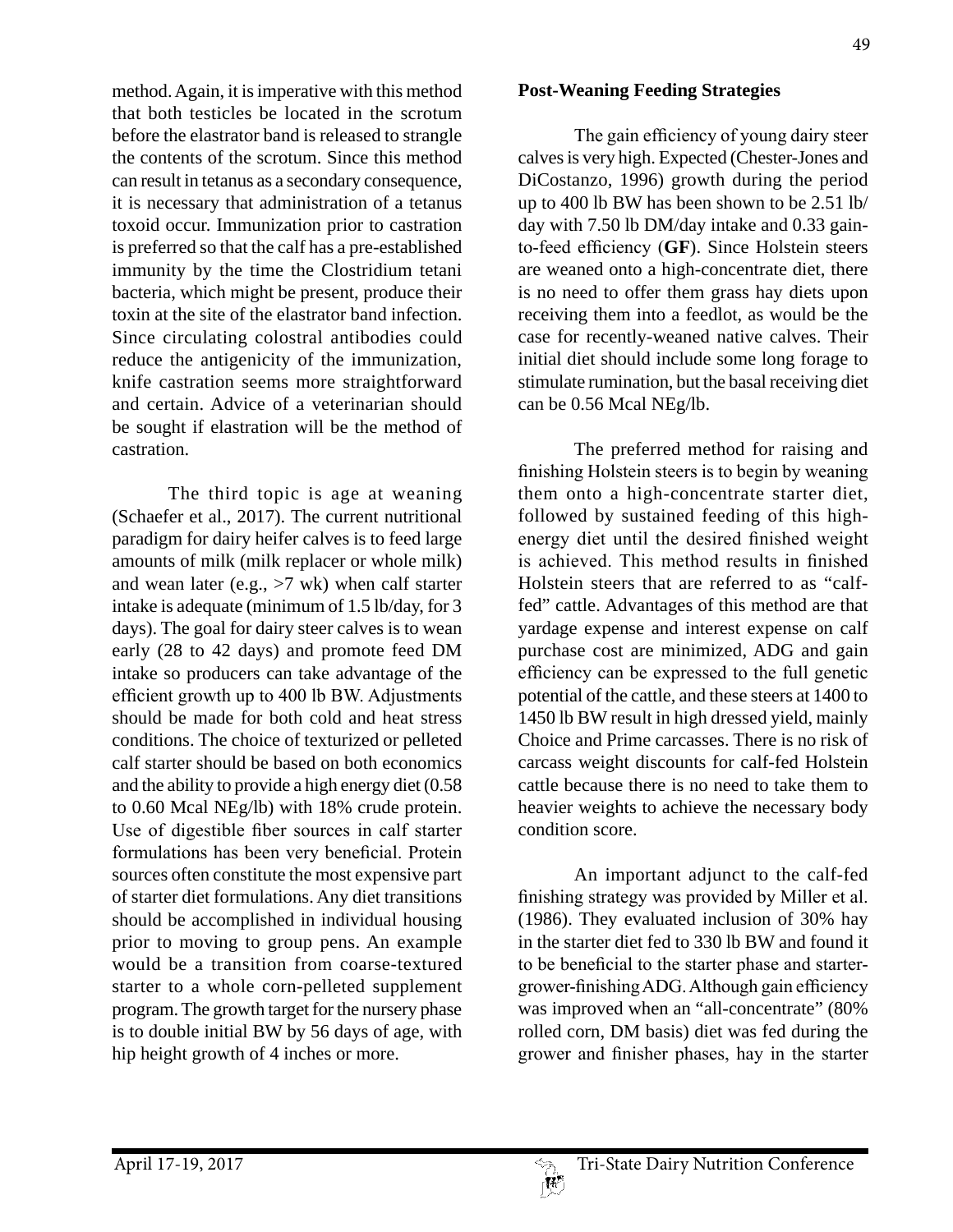diet was presumably beneficial to rumen development, and this benefit had a carryover benefit for ADG until harvest at 1,000 lb BW. Additional titration of hay inclusion percentage in the post-weaning, starter phase diet has not been reported in the literature in recent decades. This long forage particle stimulation of early rumen development should be incorporated into the nutritional design of the starter phase.

For the sake of organization, assume the starter phase spans from weaning until 330 BW. Thereafter, there could be a grower phase which spans 330 lb to 770 lb, followed by a finisher phase from 770 to 1450 lb. It is not essential that the diet fed during the grower phase be different than that which is fed during the finisher phase. In fact, this is the design of the calf-fed program that has been implemented in recent decades in the U.S. desert Southwest. In the calf-fed system of the Southwest (Zinn, 2015), Holstein steers enter the feedlot at 300 lb BW at 100 to 120 days of age, remain on feed for 349 days, have ADG of 2.88 lb/day, and are harvested at 1294 lb BW (which reflects 4% shrink). Forages are in short supply in the Southwest, unlike the Midwest. Current representative production numbers in Midwest and Northern Plains feedlots are as follows (T.M. Peters, DeKalb Feeds, Rock Falls, IL 61071; 2016; personal communication). Holstein steers enter at 475 lb BW and are on feed for 330 days consuming 20.9 lb DM/day, gaining 2.88 lb/day, and resulting in GF of 0.138 with harvest occurring at 1425 lb BW. Finishing diets may include 25% corn distillers grain, 12.5 to 15% as hay or forage, 5% commercial supplement, and 55% corn. The corn is either dry and/or high-moisture that has been coarsely processed. Wet or dry coproducts from the ethanol industry are utilized. When they contribute energy in the form of corn oil rather than starch, they support industry standard feedlot performance while diminishing the risk of acidosis.

The chosen energy density of the finishing diet ( $\geq 0.62$  Mcal NEg/lb DM) is based on balancing rumen health (which is a function of dietary energy sources, cost of effective fiber sources, feedbunk management, and duration of feeding the finishing diet) and carcass characteristics at harvest (which are a function of weight, implant program, and marbling score). High Plains feedyard consultants most commonly recommend an energy density for commercial feedlot finishing diets (Samuelson et al., 2016) of 0.68 to 0.70 Mcal NEg/lb. Their NEg concentrations are made possible by the inclusion of steam-flaked corn which has 0.76 Mcal NEg/lb, whereas highmoisture corn has 0.71 Mcal NEg/lb (NASEM, 2016). Since forage to concentrate ratios have been referenced in the Midwest, equivalencies between forage to concentrate ratios and dietary NEg concentrations are presented in Table 3. This author has finished calf-fed Holstein steers using 10% corn silage diets calculated to provide 0.65 Mcal NEg/lb DM. With the advent of kernel processors on corn silage harvesters, 10% seems to be the minimal advisable level of corn silage inclusion. Peters (2014) contends that continuous feeding of high-energy diets with 10 to 12% forage from light feeder BW to harvest BW may result in a stall-out period of slow growth, presumably due to metabolic complications related to sub-clinical acidosis, which arises in connection with the long duration of this finishing diet. This has not been observed in 6-head pen studies at UW-Madison.

Feedbunk management is a critical skill that must be implemented perceptively and on a consistent basis for Holstein steer feed intakes and growth rates to be sustained at a high level. Pens must be fed: 1) a diet which has a consistent composition from day to day, 2) at a consistent  $time(s)$  of day, 3) with a consistent manner of diet distribution, and 4) to allow equal access to the diet for all cattle in the pen. The feedbunk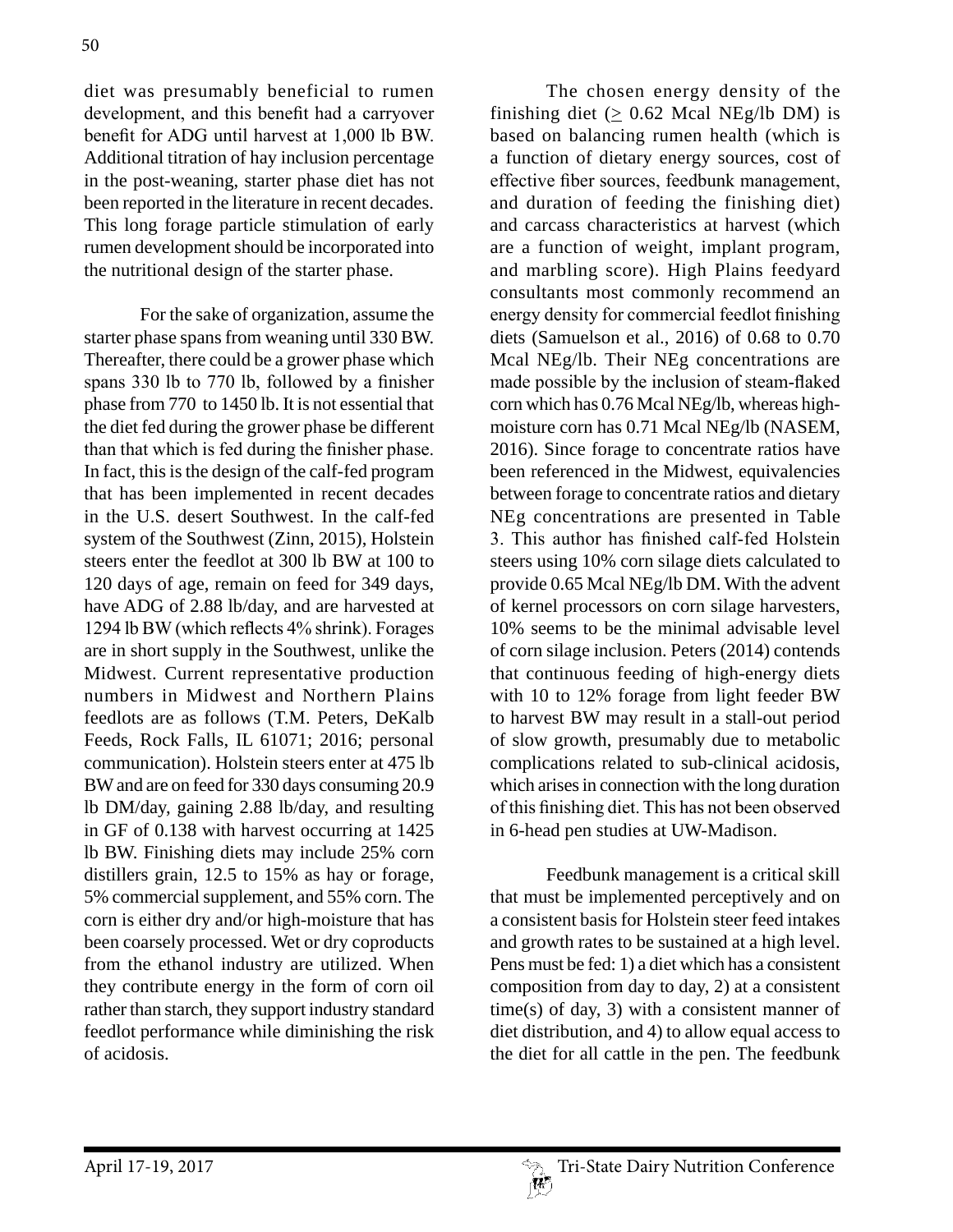for each pen should be viewed at a consistent time of day. Based on this bunk reading, an amount of diet should be offered that will be eaten by the pen of cattle within the succeeding 24 hr, with only crumbs of diet remaining. Preferably, all cattle adopt the habit of coming to the bunk to eat fresh feed when it is offered because appetite is an easy, meaningful method for daily assessment of cattle health. The goal of bunk management is to provide a ration that satisfies appetite without underfeeding, which restricts performance or overfeeding, which results in feed wastage. The assertion here is that skillful, consistent bunk management will circumvent the stall-out period referenced by Peters (2014). Daily provision of a total mixed ration (**TMR**) allows for greater control of feed additive intake, greater ability to recognize pen feed intake fluctuation, opportunity to integrate byproduct and/or moist feeds, ability to utilize forage more effectively, ability to decrease NEg concentration in diet promptly in response to incoming severe weather, and greater ability to notice sick animals.

When forages are readily available due to the cropping system necessitated by the farmland landscape, they may be fed in the 330 to 770 lb BW range. Forage-to-concentrate ratios can be adjusted whereby home-grown forages can be included in this grower period at up to 55% of the diet DM, followed by a high-energy finishing diet (DiCostanzo, 2005). When high forage diets of 0.34 and 0.39 Mcal NEg/lb were fed to Holstein steers beginning at 305 lb for 153 days to 625 lb BW and then followed by feeding a high-moisture corn diet (0.66 Mcal NEg/lb) until 335 days on feed, these steers displayed compensatory growth during the finishing phase (3.7 lb/day) so that their slaughter (1282 lb) and carcass (757 lb) weights, yield grades, and marbling scores were not different from steers continuously fed the high-moisture corn diet (Schoonmaker et al., 2004). Again, the constraint is to initiate the finishing diet so that Holstein steers can be finished at a desirable slaughter weight, by 1450 lb.

The self-fed, dry, whole corn and pelleted supplement program for finishing Holstein steers is used by small feedlots that do not have TMR mixing equipment and wish to capitalize on the low input of labor. Acidosis may result from inconsistent feed intake; though Eng (2005) surmised that Holstein steers are less likely to founder than native steers. The occurrence of this disorder has been attenuated by providing a palatable bedding source such as corn stalks or free choice long or chopped hay. In addition, a roughage level of 5 to 10% incorporated into the pellet has been successful (Traxler et al., 1995).

Apart from their higher energy requirement for maintenance (NASEM, 2016), the fulfillment of protein, mineral, and vitamin requirements for dairy steers can be guided by the recommendations in NASEM (2016). Yet, the ability to manage Holstein steers at light weights when their growth rate is rapid and gain efficiency is high affords an additional opportunity to enhance their performance via balancing the dietary supply of metabolizable amino acids to meet their metabolizable amino acid requirements.

Zinn et al. (2005) noted that calf fed Holstein cattle can increase BW by 1% daily and well-managed steers can attain ADG of 3.74 lb/day during their first 112 days on feed. They expressed concern that lysine, methionine, and threonine are growth-limiting amino acids for calf-fed Holstein cattle during this period. Salinas-Chavira et al. (2016) have since shown that balancing the diet to meet the metabolizable amino acid requirements of the calf-fed Holstein steer during the period from 285 to 625 lb improved ADG and GF, and the benefit on GF was sustained to 1275 lb. Fat inclusion at 5%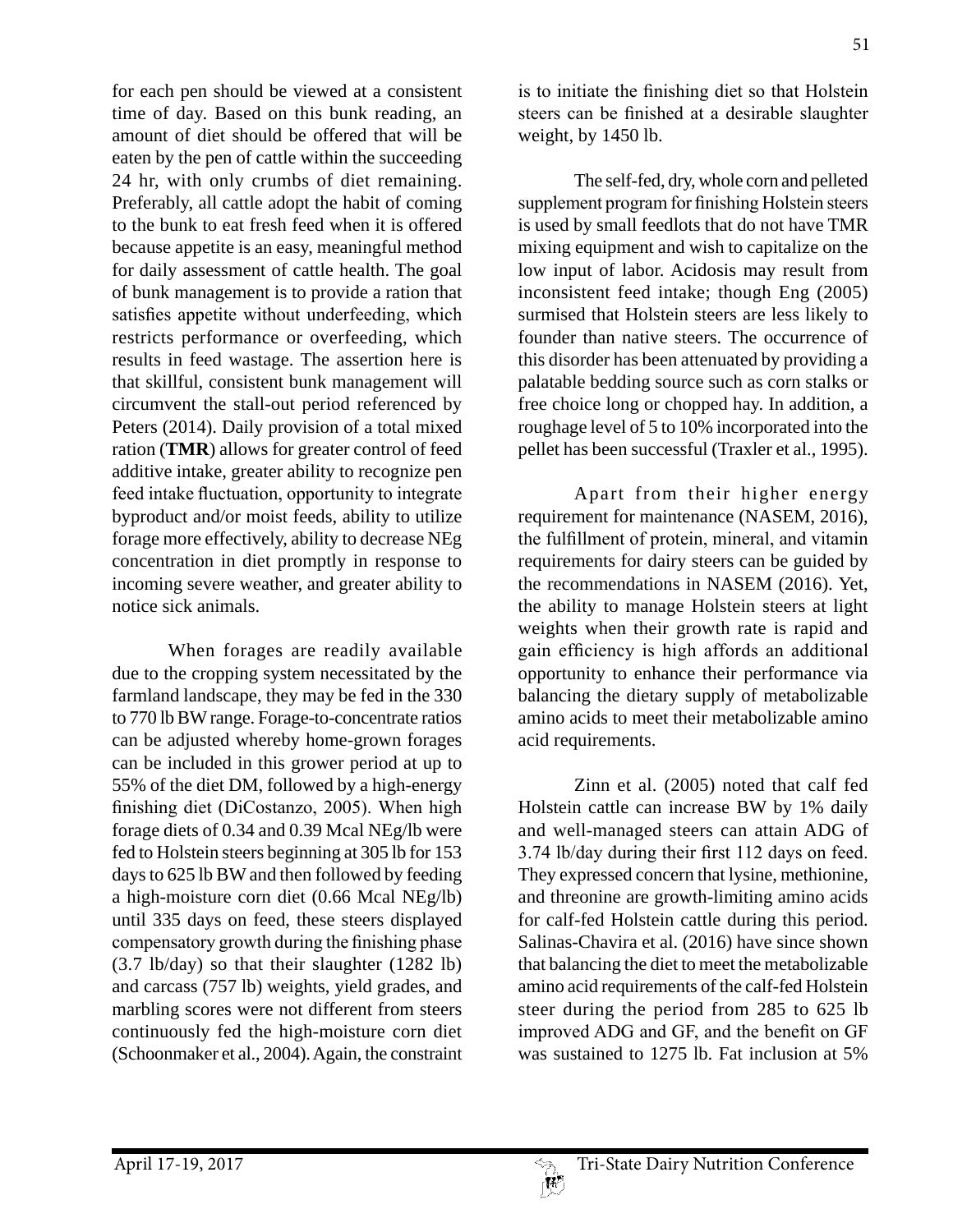increases energy density of the diet and may be most beneficial to ADG in this early period of rapid growth that coincides with a constraint on gastrointestinal tract capacity.

Holstein steers have increased susceptibility to liver abscesses compared to native steers, and heifers (Amachawadi and Nagaraja, 2016). The 10-yr average incidence of liver abscesses in native heifers, native steers and Holstein steers was 13.9, 16.0, and 28.3%, respectively. The reason for this Holstein susceptibility is unknown. Liver abscesses result in liver condemnations as a human food source and account for additional carcass trim loss when they adhere to the diaphragm. Fusobacterium necrophorum and Trueperella pyogenes are considered to be the primary and secondary causative pathogens; however, Amachawadi and Nagaraja (2016) point out that bacterial isolations from abscesses of Holstein cattle have not been conducted. Dietary tylosin administered at 60 to 90 mg/head daily reduced the incidence of liver abscesses from 30 to 8% (Wileman et al., 2009).

### **Additional Management Considerations**

Holstein steers apparently have greater water consumption than native steers. Although there is no known publicly available data to support this report, Eng (2005), Peters (2014) ,and Zinn (2015) have all made this comment. Consequently, pens of Holstein cattle are wetter and bedding requirements would be greater. It is also relevant that dietary salt inclusion not be excessive since this would exacerbate water consumption and urination. This author formulates diets for Holstein steers to contain 0.2% salt (DM basis).

The use of anabolic implants has not been been described in this paper, though they should be used in dairy steers. The choice of which potency of anabolic implant product and the frequency of their implantation must be considered in light of the arrival BW and duration of the grower and finisher phases. Chester-Jones (2010) has reviewed the literature and provided recommendations.

# **Conclusions**

Holstein steers account for a substantial proportion of beef production from finished steers and heifers. It is important that these animals as neonatal bull calves receive an adequate dosage of colostrum, equivalent to that administered to their heifer mates. While consequences of inadequate colostrum provision have not yet been quantified, the long-term consequences for steer health are considered to be significant. Complete castration of bull calves is equally important because failure to do so has expensive consequences in terms of carcass value discounts. Holstein steers are large frame cattle which need to receive a high-energy finishing diet so that they will have adequate carcass fatness at a desirable carcass weight. This endpoint allows the inclusion of some forage in low-energy diets, provided the high-energy finishing phase begins in a timely manner so as to enable the steer to finish at an acceptable carcass weight. Since these steers may receive a high-energy diet for 11 mo, it is also essential that bunk management be consistently accurate in making the daily ration allocations. Holstein steers are susceptible to development of liver abscesses. While the reason for this susceptibility has been ascribed to the duration of the feeding the finishing diet, it is not clear whether the susceptibility is rooted in management or animal genetics.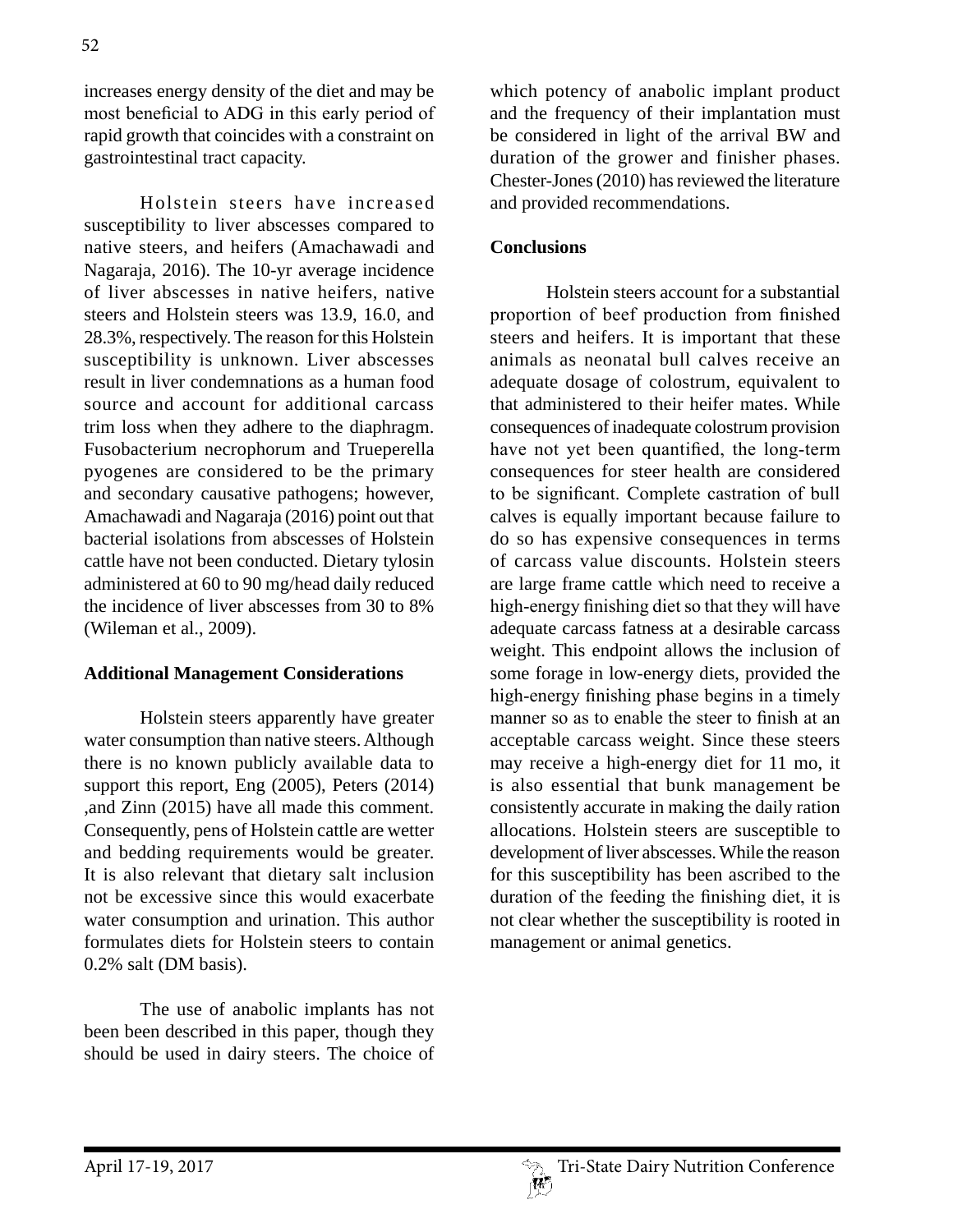# **References**

Amachawadi, R.G., and T.G. Nagaraja. 2016. Liver abscesses in cattle: A review of incidence in Holsteins and bacteriology and vaccine approaches to control in feedlot cattle. J. Anim. Sci. 94:1620-1632.

Boetel, B. 2016. Impacts of the dairy industry on beef markets. In The Cattle Markets, July 18, 2016. Livestock Market Information Center, Lakewood, CO.

Chester-Jones, H.J. 2010. Implant strategies for dairy steers. Accessed March 8, 2017. http:// fyi.uwex.edu/wbic/files/2010/11/Implant-Strategies-for-Dairy-Steers-MN.pdf.

Chester-Jones, H., and A. DiCostanzo. 1996. Holstein feeding programs. Univ. Minnesota Extension Beef Cattle Management Update, Issue 35. University of Minnesota, St. Paul.

Chester-Jones, H., A. DiCostanzo, T.M. Peters, H. Rebhan, D. Schaefer, and D. Vermeire. 1998. Now there's dairy steers on the farm; what do you feed them? In Proc. Tri-State Dairy Nutrition Conference, http://tristatedairy.org.

DiCostanzo, A. 2005. Manipulating forage-toconcentrate ratios to enhance performance and carcass traits of Holstein steers. Pages 61–75 in Proc. Managing and Marketing Quality Holstein Steers, NCR 206 Committee, Iowa Beef Center, Illinois, North Dakota State and Minnesota Extension. Accessed Aug. 29, 2016. http://fyi. uwex.edu/wbic/files/2010/11/Manipulating-Forage-to-Concentrate-Ratios-to-Enhance-Performance-and-Carcass-Traitsof-Holstein-Steers.pdf.

Dykstra, P. 2016. Factors increasing quality grades in U.S. fed cattle. Certified Angus Beef. Accessed March 4, 2017. http:// www.cabpartners.com/articles/news/3097/ Factors%20Increasing%20Quality%20Grades\_ White%20Paper%20-%20Dykstra%20Nov.%20 8%202016.pdf.

Eng, K.S. 2005. Dairy beef production past, present and future. Pages 11–15 in Proc. Managing and Marketing Quality Holstein Steers, NCR 206 Committee, Iowa Beef Center, Illinois, North Dakota State and Minnesota Extension. Accessed Aug. 11, 2016. http://fyi. uwex.edu/wbic/files/2010/11/Production-pastpresent-andfuture.pdf.

Guiroy, P.J., D.G. Fox, L.O. Tedeschi, M.J. Baker, and M.D. Cravey. 2001. Predicting individual feed requirements of cattle fed in groups. J. Anim. Sci. 79:1983–1995.

Jacobsen. 2017. The Jacobsen North American Hide Bulletin. Accessed March 4, 2017. www. thejacobsen.com.

Jiang, T., C.J. Mueller, J.R. Busboom, M.L. Nelson, J. O'Fallon, and G. Tschida. 2013. Fatty acid composition of adipose tissue and muscle from Jersey steers was affected by finishing diet and tissue location. Meat Sci. 93:153–161.

Koch, R.M., M.E. Dikeman, D.M. Allen, M. May, J.D. Crouse, and D.R. Campion. 1976. Characterization of biological types of cattle III. Carcass composition, quality and palatability. J. Anim. Sci. 43:48–62.

Lehmkuhler, J.W., and M.H. Ramos. 2008. Comparison of dairy beef genetics and dietary roughage levels. J. Dairy Sci. 91:2523–2531.

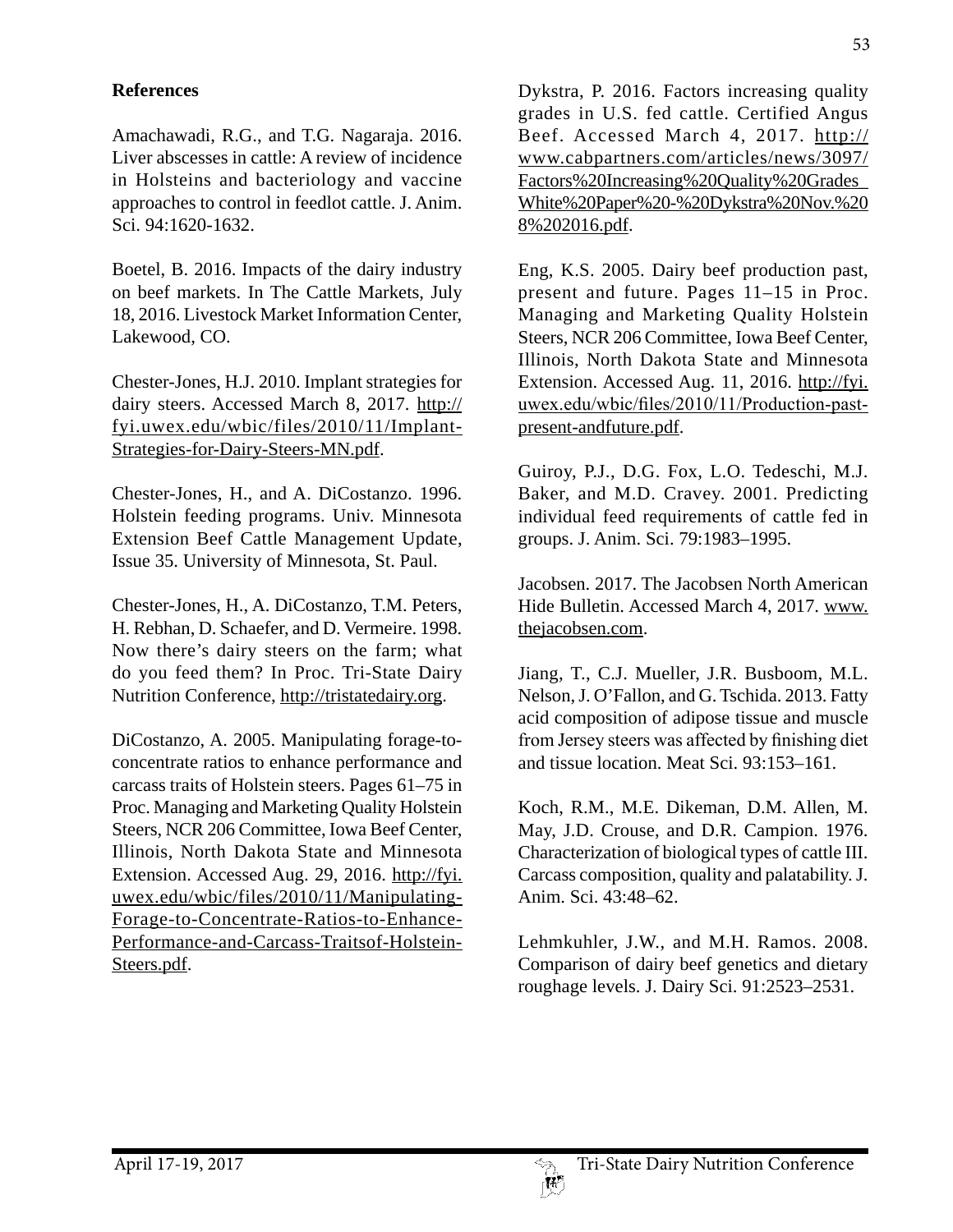Miller, K.P., R.D. Goodrich, J.C. Meiske, and C.W. Young. 1986. Studies on dairy beef production. Sta. Bull. AD-SB-2896, Agric. Expt. Sta., Univ. of Minnesota, St. Paul.

Mueller, C.J., G.L. Tschida, and V. Cannon. 2010. Growth and carcass merit of purebred Jersey steer calves finished on grain-based diets at two different energy levels. Beef Research Rep. Oregon State Univ., Corvallis.

NAHMS (National Animal Health Monitoring System). 2016. Dairy cattle management practices in the United States, 2014. USDA, Animal and Plant Health Inspection Service, Washington, DC.

NASEM (National Academies of Sciences, Engineering, and Medicine). 2016. Nutrient Requirements of Beef Cattle. 8th rev. ed. National Academies Press, Washington, DC. https://doi.org/10.17226/19014.

Perry, T.C., D.G. Fox, and D.H. Beermann. 1991. Effect of an implant of trenbolone acetate and estradiol on growth, feed efficiency, and carcass composition of Holstein and beef steers. J. Anim. Sci. 69:4696–4702.

Peters, T.M. 2014. Dairy beef management considerations: From conception to consumption. Pages 66–94. Plains Nutrition Council, Amarillo, TX. Accessed Jul. 11, 2016. http://amarillo.tamu. edu/files/2010/10/2014-Proceedings-final.pdf.

Ramsey, C.B., J.W. Cole, B.H. Meyer, and R.S. Temple. 1963. Effects of type and breed of British, Zebu and dairy cattle on production, palatability and composition. II. Palatability differences and cooking losses as determined by laboratory and family panels. J. Anim. Sci. 22:1001-1008.

Salinas-Chavira, J., A. Barreras, A. Plascencia, M.F. Montano, J.D. Navarrete, N. Torrentera, and R.A. Zinn. 2016. Influence of protein nutrition and virginiamycin supplementation on feedlot growth performance and digestive function of calf-fed Holstein steers. J. Anim. Sci. 94:4276–4286.

Samuelson, K.L., M.E. Hubbert, M.L. Galyean, and C.A. Loest. 2016. Nutritional recommendations of feedlot consulting nutritionists: The 2015 New Mexico State and Texas Tech University survey. J. Anim. Sci. 94:2648–2663.

Schaefer, D.M., H. Chester-Jones, and B. Boetel. 2017. Chapter: Beef Production from the Dairy Herd. In press for Large Dairy Herd Management (eBook), American Dairy Science Association Foundation.

Schaefer, M., and D.M. Schaefer. 2016. Implant strategy comparison when feeding heavy Holstein steers. Pages 24–27 in Proc. Driftless Region Beef Conf. Accessed Aug.11, 2016. https://store.extension.iastate.edu/Product/2016- Driftless-Region-Beef-Conferenceproceedings.

Schoonmaker, J.P., F.L. Fluharty, and S.C. Loerch. 2004. Effect of source and amount of energy and rate of growth in the growing phase on adipocyte cellularity and lipogenic enzyme activity in the intramuscular and subcutaneous fat depots of Holstein steers. J. Anim. Sci. 82:137-148.

Shahid, M.Q., J.K. Reneau, H. Chester-Jones, R.C. Chebel, and M.I. Endres. 2015. Cow- and herd-level risk factors for on-farm mortality in Midwest US dairy herds. J. Dairy Sci. 98:4401– 4413. https://doi.org/10.3168/jds.2014-8513.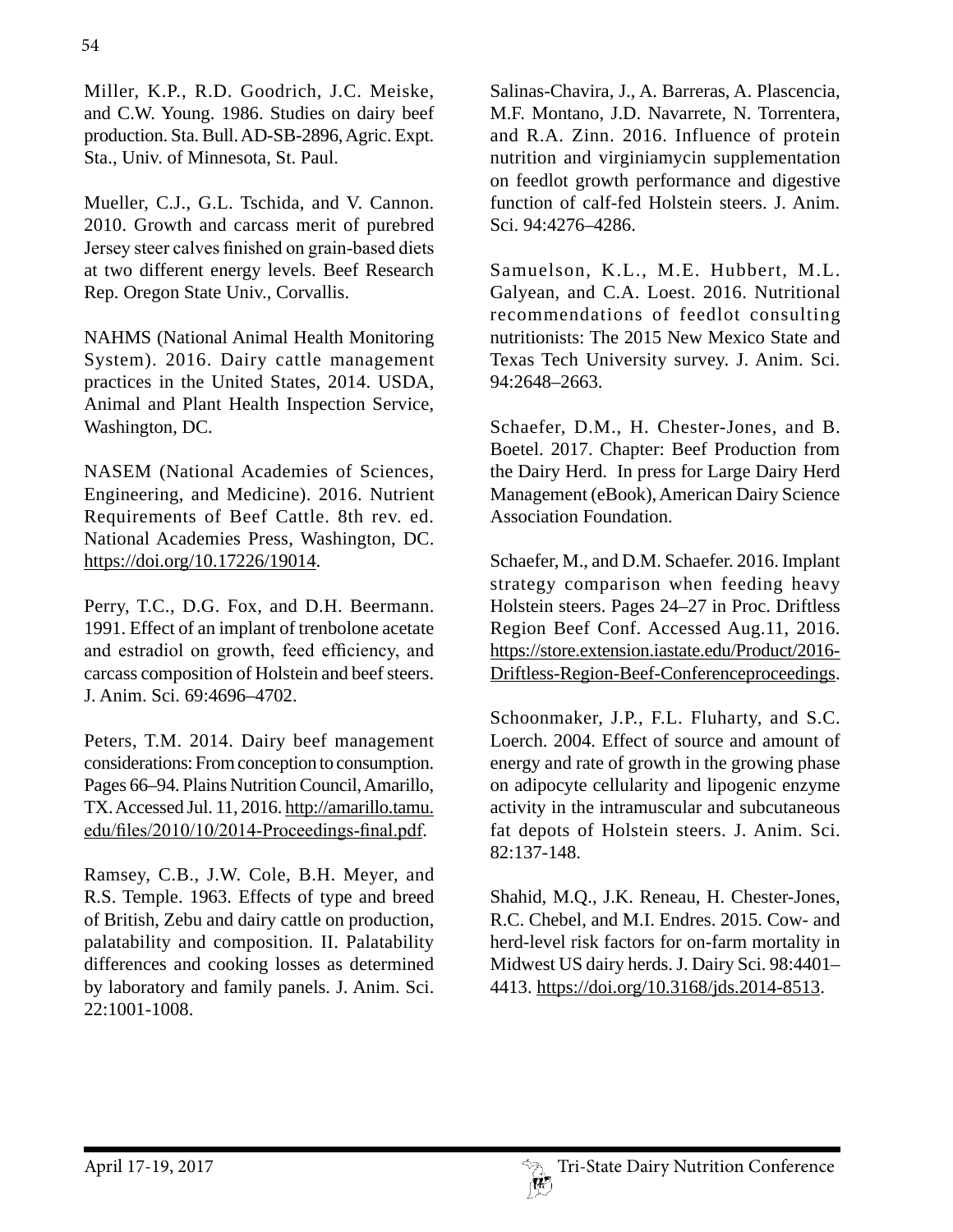Silva del Río, N., S. Stewart, P. Rapnicki, Y.M. Chang, and P.M. Fricke. 2007. An observational analysis of twin births, calf sex ratio, and calf mortality in Holstein dairy cattle. J. Dairy Sci. 90:1255–1264. https://doi.org/10.3168/jds. S0022-0302(07)71614-4 .

Traxler, M.J., D.G. Fox, T.C. Perry, R.L. Dickerson, and D.L. Williams. 1995. Influence of roughage and grain processing in high concentrate diets on the performance of longfed Holstein steers. J. Anim. Sci. 73:1888–1900.

Tyler, W.J. 1970. Relationship between growth traits and production of milk and meat. J. Dairy Sci. 53:830-836.

Wileman, B.W., D.U. Thomson, C.D. Reinhardt, and D.G. Renter. 2009. Analysis of modern technologies commonly used in beef cattle production: Conventional beef production versus nonconventional production using metaanalysis. J. Anim. Sci. 87:3418-3426.

Zinn, R. 2015. Nutrition and management of calf-fed Holstein steers. J. Dairy Sci. 98(E-Suppl. 2):519. (Abstr.)

Zinn, R.A., L. Corona, and A. Plascencia. 2005. Fat and protein supplementation of calf-fed Holstein steers. Pages 89–93 in Proc. Managing and Marketing Quality Holstein Steers, NCR 206 Committee, Iowa Beef Center, Illinois, North Dakota State and Minnesota Extension. Accessed Aug. 29, 2016. http://fyi. uwex.edu/wbic/files/2010/11/Fat-and-Protein-Supplementation-of-Calf-Fed-Holstein-Steers. pdf.

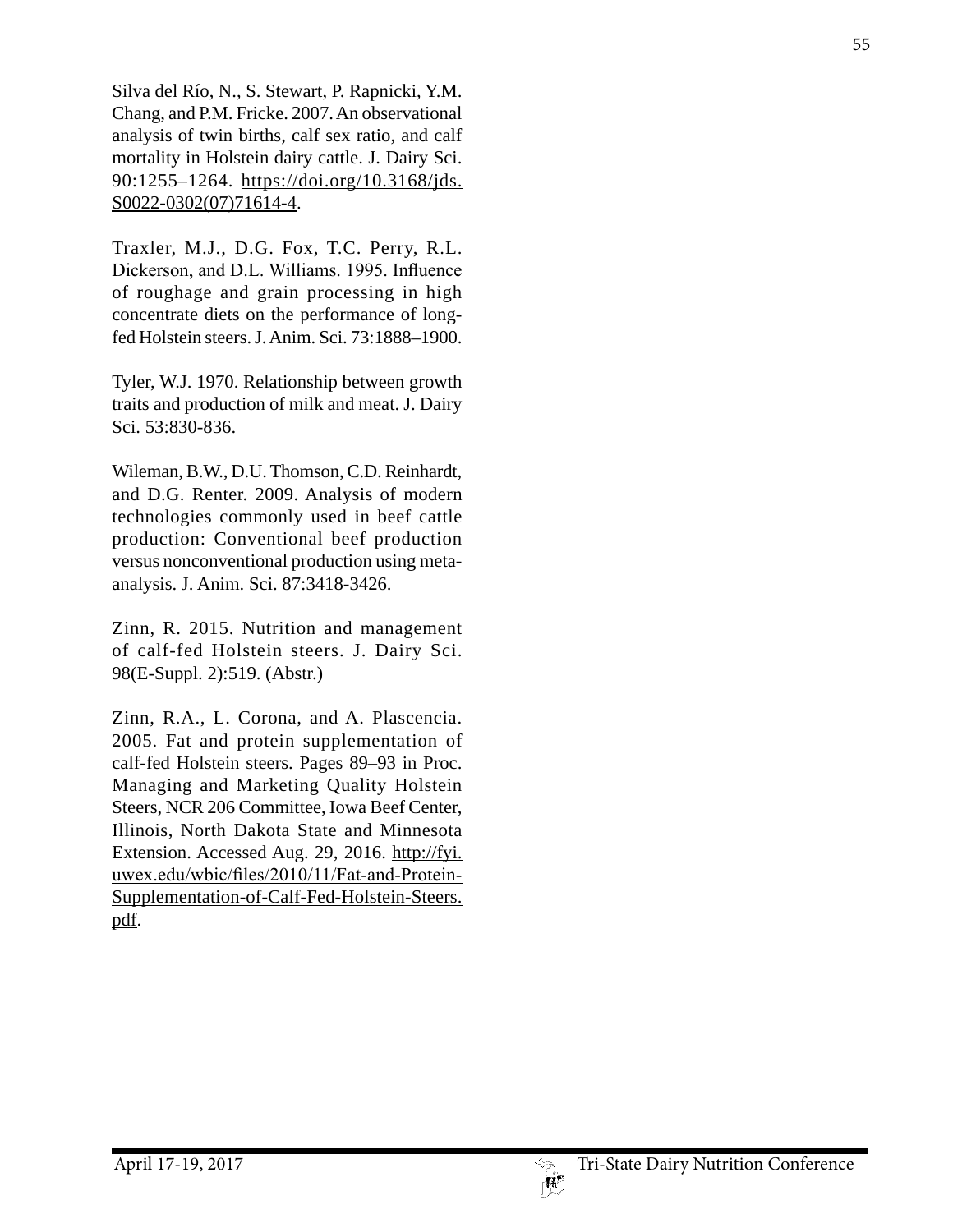| Calving interval of 13.1 mo; cows calving annually<br>91.6%<br><b>NAHMS, 2016</b><br>Dairy calves from U.S. calf crop<br>26%<br>Heifer component of calf crop to account for replacement<br>heifer need and 1% for slaughter<br>53%<br>Calf death loss weighted for singletons vs twins<br>8.08%<br>Cow and replacement heifer death loss<br>6.8%<br>Shahid et al., 2015<br>Feedlot death and realizer <sup>2</sup> loss<br>3.77%<br>Peters, 2014<br>Commercial slaughter relative to federally inspected (FI) slaughter<br>1.01%<br>Components from USDA Agricultural Marketing Service for 2015<br>Value<br>9,307<br>Dairy cow inventory, thousands<br>Heifers for dairy cow replacements, thousands<br>4,710<br>Replacement heifers expected to calve within year, thousands<br>3,051<br>34,302<br>U.S. calf crop, thousands<br>FI dairy cow slaughter, thousands<br>2,915<br>FI cow carcass weight, lb<br>644<br>Steer dressed weight, lb<br>892<br>818<br>Heifer dressed weight, lb<br>453<br>Veal calf slaughter, thousands<br>U.S. commercial beef production, billion lb<br>23.698<br>U.S. beef production from FI steers and heifers, billion lb<br>19.697<br>Value<br>Results of calculations as they pertain to dairy cattle | Assumptions | Value | Reference                  |
|-----------------------------------------------------------------------------------------------------------------------------------------------------------------------------------------------------------------------------------------------------------------------------------------------------------------------------------------------------------------------------------------------------------------------------------------------------------------------------------------------------------------------------------------------------------------------------------------------------------------------------------------------------------------------------------------------------------------------------------------------------------------------------------------------------------------------------------------------------------------------------------------------------------------------------------------------------------------------------------------------------------------------------------------------------------------------------------------------------------------------------------------------------------------------------------------------------------------------------------------|-------------|-------|----------------------------|
|                                                                                                                                                                                                                                                                                                                                                                                                                                                                                                                                                                                                                                                                                                                                                                                                                                                                                                                                                                                                                                                                                                                                                                                                                                         |             |       |                            |
|                                                                                                                                                                                                                                                                                                                                                                                                                                                                                                                                                                                                                                                                                                                                                                                                                                                                                                                                                                                                                                                                                                                                                                                                                                         |             |       |                            |
|                                                                                                                                                                                                                                                                                                                                                                                                                                                                                                                                                                                                                                                                                                                                                                                                                                                                                                                                                                                                                                                                                                                                                                                                                                         |             |       |                            |
|                                                                                                                                                                                                                                                                                                                                                                                                                                                                                                                                                                                                                                                                                                                                                                                                                                                                                                                                                                                                                                                                                                                                                                                                                                         |             |       |                            |
|                                                                                                                                                                                                                                                                                                                                                                                                                                                                                                                                                                                                                                                                                                                                                                                                                                                                                                                                                                                                                                                                                                                                                                                                                                         |             |       | Silva del Rio et al., 2007 |
|                                                                                                                                                                                                                                                                                                                                                                                                                                                                                                                                                                                                                                                                                                                                                                                                                                                                                                                                                                                                                                                                                                                                                                                                                                         |             |       |                            |
|                                                                                                                                                                                                                                                                                                                                                                                                                                                                                                                                                                                                                                                                                                                                                                                                                                                                                                                                                                                                                                                                                                                                                                                                                                         |             |       |                            |
|                                                                                                                                                                                                                                                                                                                                                                                                                                                                                                                                                                                                                                                                                                                                                                                                                                                                                                                                                                                                                                                                                                                                                                                                                                         |             |       |                            |
|                                                                                                                                                                                                                                                                                                                                                                                                                                                                                                                                                                                                                                                                                                                                                                                                                                                                                                                                                                                                                                                                                                                                                                                                                                         |             |       |                            |
|                                                                                                                                                                                                                                                                                                                                                                                                                                                                                                                                                                                                                                                                                                                                                                                                                                                                                                                                                                                                                                                                                                                                                                                                                                         |             |       |                            |
|                                                                                                                                                                                                                                                                                                                                                                                                                                                                                                                                                                                                                                                                                                                                                                                                                                                                                                                                                                                                                                                                                                                                                                                                                                         |             |       |                            |
|                                                                                                                                                                                                                                                                                                                                                                                                                                                                                                                                                                                                                                                                                                                                                                                                                                                                                                                                                                                                                                                                                                                                                                                                                                         |             |       |                            |
|                                                                                                                                                                                                                                                                                                                                                                                                                                                                                                                                                                                                                                                                                                                                                                                                                                                                                                                                                                                                                                                                                                                                                                                                                                         |             |       |                            |
|                                                                                                                                                                                                                                                                                                                                                                                                                                                                                                                                                                                                                                                                                                                                                                                                                                                                                                                                                                                                                                                                                                                                                                                                                                         |             |       |                            |
|                                                                                                                                                                                                                                                                                                                                                                                                                                                                                                                                                                                                                                                                                                                                                                                                                                                                                                                                                                                                                                                                                                                                                                                                                                         |             |       |                            |
|                                                                                                                                                                                                                                                                                                                                                                                                                                                                                                                                                                                                                                                                                                                                                                                                                                                                                                                                                                                                                                                                                                                                                                                                                                         |             |       |                            |
|                                                                                                                                                                                                                                                                                                                                                                                                                                                                                                                                                                                                                                                                                                                                                                                                                                                                                                                                                                                                                                                                                                                                                                                                                                         |             |       |                            |
|                                                                                                                                                                                                                                                                                                                                                                                                                                                                                                                                                                                                                                                                                                                                                                                                                                                                                                                                                                                                                                                                                                                                                                                                                                         |             |       |                            |
|                                                                                                                                                                                                                                                                                                                                                                                                                                                                                                                                                                                                                                                                                                                                                                                                                                                                                                                                                                                                                                                                                                                                                                                                                                         |             |       |                            |
|                                                                                                                                                                                                                                                                                                                                                                                                                                                                                                                                                                                                                                                                                                                                                                                                                                                                                                                                                                                                                                                                                                                                                                                                                                         |             |       |                            |
|                                                                                                                                                                                                                                                                                                                                                                                                                                                                                                                                                                                                                                                                                                                                                                                                                                                                                                                                                                                                                                                                                                                                                                                                                                         |             |       |                            |
| 8,905<br>Calves born after accounting for calving interval, thousands                                                                                                                                                                                                                                                                                                                                                                                                                                                                                                                                                                                                                                                                                                                                                                                                                                                                                                                                                                                                                                                                                                                                                                   |             |       |                            |
| Bull calves born, thousands<br>4,150                                                                                                                                                                                                                                                                                                                                                                                                                                                                                                                                                                                                                                                                                                                                                                                                                                                                                                                                                                                                                                                                                                                                                                                                    |             |       |                            |
| Heifer calves born, thousands<br>4,755                                                                                                                                                                                                                                                                                                                                                                                                                                                                                                                                                                                                                                                                                                                                                                                                                                                                                                                                                                                                                                                                                                                                                                                                  |             |       |                            |
| Surplus heifers, thousands<br>45                                                                                                                                                                                                                                                                                                                                                                                                                                                                                                                                                                                                                                                                                                                                                                                                                                                                                                                                                                                                                                                                                                                                                                                                        |             |       |                            |
| Heifers to beef sector after feedlot death and realizers, thousands<br>43                                                                                                                                                                                                                                                                                                                                                                                                                                                                                                                                                                                                                                                                                                                                                                                                                                                                                                                                                                                                                                                                                                                                                               |             |       |                            |
| Steers and veal bull calves for slaughter after feedlot death and realizers, thousands<br>3,993                                                                                                                                                                                                                                                                                                                                                                                                                                                                                                                                                                                                                                                                                                                                                                                                                                                                                                                                                                                                                                                                                                                                         |             |       |                            |
| 3,565<br>Steers to beef sector, excludes veal, thousands                                                                                                                                                                                                                                                                                                                                                                                                                                                                                                                                                                                                                                                                                                                                                                                                                                                                                                                                                                                                                                                                                                                                                                                |             |       |                            |
| Contribution of dairy cattle to U.S. commercial beef production                                                                                                                                                                                                                                                                                                                                                                                                                                                                                                                                                                                                                                                                                                                                                                                                                                                                                                                                                                                                                                                                                                                                                                         |             |       |                            |
| 3.18<br>Steer beef, billion lb                                                                                                                                                                                                                                                                                                                                                                                                                                                                                                                                                                                                                                                                                                                                                                                                                                                                                                                                                                                                                                                                                                                                                                                                          |             |       |                            |
| Heifer beef, billion lb<br>0.0354                                                                                                                                                                                                                                                                                                                                                                                                                                                                                                                                                                                                                                                                                                                                                                                                                                                                                                                                                                                                                                                                                                                                                                                                       |             |       |                            |
| 1.90<br>Cow beef, billion lb                                                                                                                                                                                                                                                                                                                                                                                                                                                                                                                                                                                                                                                                                                                                                                                                                                                                                                                                                                                                                                                                                                                                                                                                            |             |       |                            |
| 13.4<br>Steers, %                                                                                                                                                                                                                                                                                                                                                                                                                                                                                                                                                                                                                                                                                                                                                                                                                                                                                                                                                                                                                                                                                                                                                                                                                       |             |       |                            |
| Heifers, %<br>0.1                                                                                                                                                                                                                                                                                                                                                                                                                                                                                                                                                                                                                                                                                                                                                                                                                                                                                                                                                                                                                                                                                                                                                                                                                       |             |       |                            |
| $8.0\,$<br>Cows, %                                                                                                                                                                                                                                                                                                                                                                                                                                                                                                                                                                                                                                                                                                                                                                                                                                                                                                                                                                                                                                                                                                                                                                                                                      |             |       |                            |
| 21.5<br>Total dairy sector, %                                                                                                                                                                                                                                                                                                                                                                                                                                                                                                                                                                                                                                                                                                                                                                                                                                                                                                                                                                                                                                                                                                                                                                                                           |             |       |                            |

Table 1. Contribution of steers, heifers, and culled cows from U.S. dairy herd to U.S. commercial beef production in 2015<sup>1</sup>.

Contribution of dairy steer and heifer beef production to U.S. FI steer and heifer beef production

| Steers, %                         | 16.0 |
|-----------------------------------|------|
| Heifers, %                        | 0.2  |
| Total dairy steers and heifers, % | 16.2 |

1 Boetel, B. 2016.

2 A realizer is an animal that requires repeated veterinary treatment while hope remains for a full recovery, but later the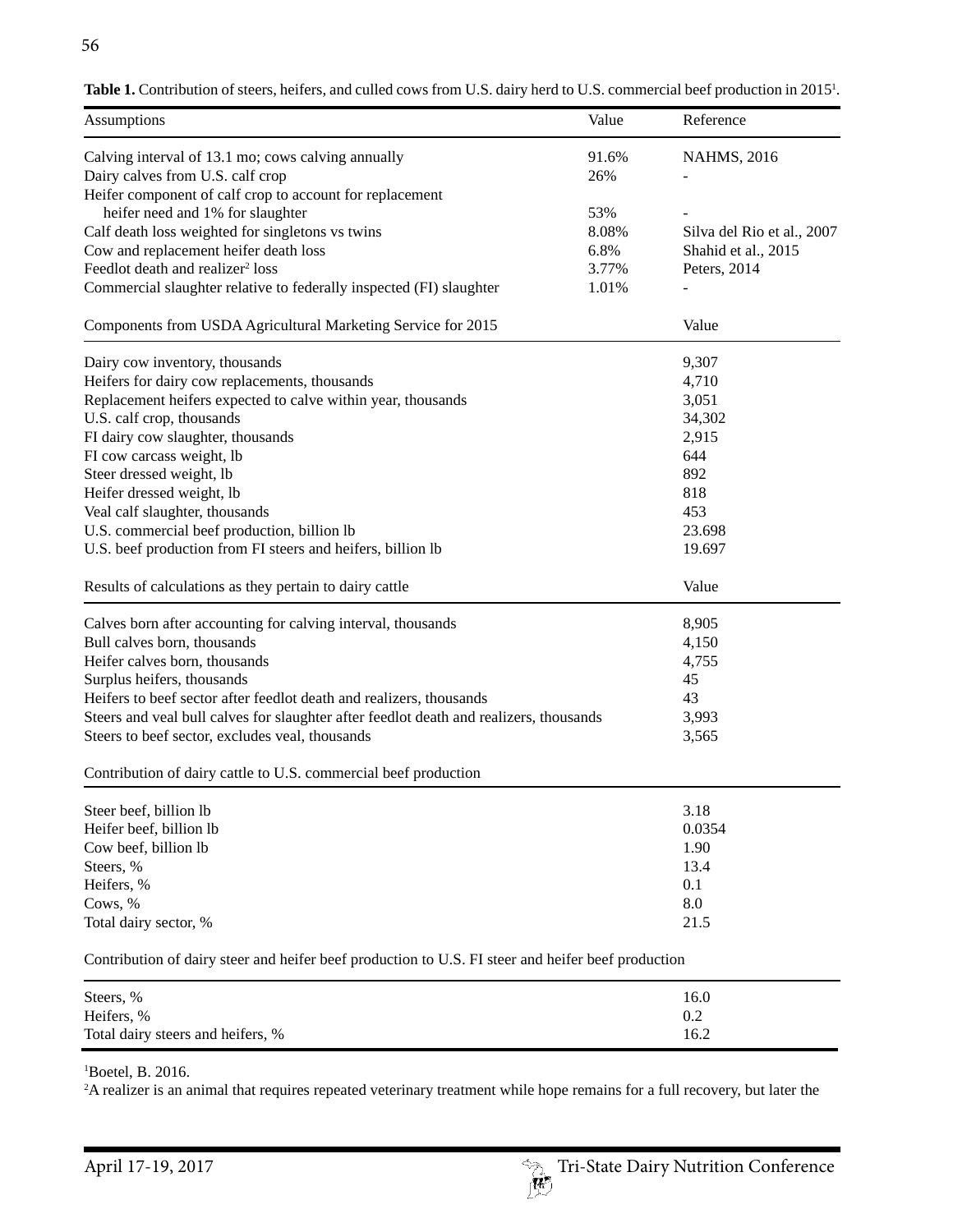|                              | Holstein (Figure 2A) | Jersey (Figure 2B)     | Brown Swiss (Figure 2C) |
|------------------------------|----------------------|------------------------|-------------------------|
| Body weight, lb              | 1388                 | 1150                   | 1260                    |
| Dress, $%$                   | 58.6                 | 59.0                   | 60.2                    |
| Carcass, lb                  | 814                  | 679                    | 759                     |
| Fat thickness, in            | 0.28                 | 0.28                   | 0.25                    |
| Loin muscle area, $in2$      | 12.2                 | 10.5                   | 12.2                    |
| Kidney, pelvic, heart fat, % | $3.0\%$              | 3.5%                   | $3.0\%$                 |
| <b>USDA Yield Grade</b>      | 3.0                  | 3.1                    | 2.7                     |
| <b>USDA Maturity</b>         | A                    | A                      | A                       |
| <b>USDA</b> Marbling         | Model <sup>20</sup>  | Moderate <sup>60</sup> | Model <sup>10</sup>     |
| <b>USDA Quality Grade</b>    | Choice               | Choice-Plus            | Choice                  |

**Table 2.** Measurements of finished dairy beef steers pictured in Figure 2.

Table 3. Equivalencies between corn silage:high-moisture corn ratios and net energy for gain concentrations<sup>1,2</sup>.

| Corn silage<br>Proportion $(\% )$ | Corn, high-moisture<br>Proportion $(\% )$ | Net Energy Gain<br>(Mcal/lb) |  |
|-----------------------------------|-------------------------------------------|------------------------------|--|
| 10                                | 60                                        | 0.653                        |  |
| 15                                | 55                                        | 0.640                        |  |
| 20                                | 50                                        | 0.626                        |  |
| 25                                | 45                                        | 0.612                        |  |
| 30                                | 40                                        | 0.599                        |  |
| 40                                | 30                                        | 0.571                        |  |
| 50                                | 20                                        | 0.544                        |  |

1 Based on diet DM formula as follows: corn silage proportion; high-moisture corn proportion; modified wet distillers grain with solubles, 25%; and supplement, 5%.

2 NEg values for diet ingredients (NASEM, 2016) were corn silage, 0.44 Mcal/lb; high-moisture corn grain, 0.71 Mcal/lb; and modified wet corn distillers grain with solubles, 0.74 Mcal/lb. Supplement was considered to be only minerals, vitamins, and additives with zero NEg value.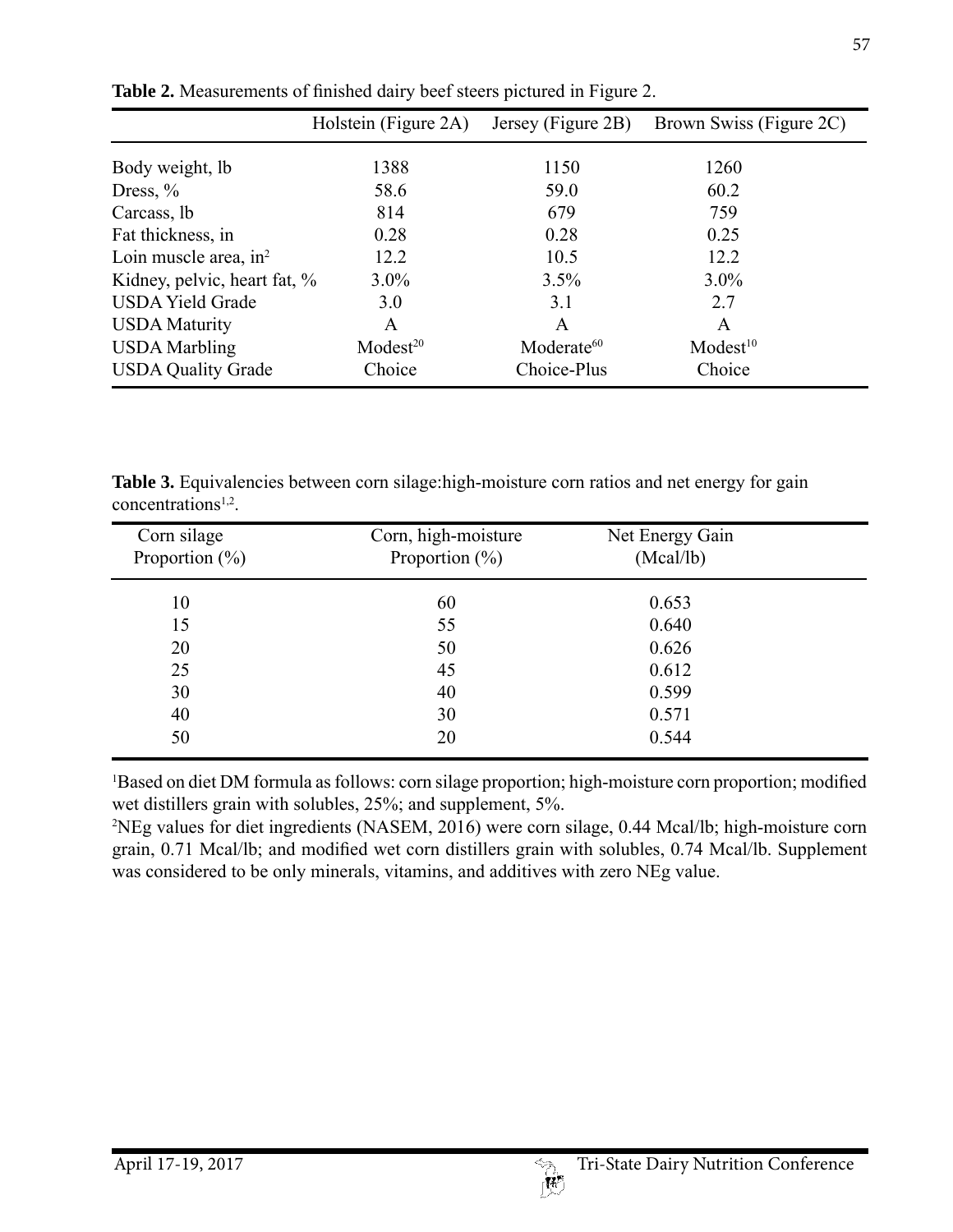

**Figure 1.** Appropriately finished Holstein steer that displays uniform fat coverage over the ribs, brisket fullness, and modest fat pones on both sides of the tailhead, characteristic of body condition score 7. Live weight of this steer is 1415 lb with dressing percentage estimated to be 61.5%. An ideal kind of steer that displays youthfulness and finish to be USDA yield grade 3 and high Choice with desirable muscle:bone ratio. (photos courtesy of Ron Mayer, JBS-Packerland).